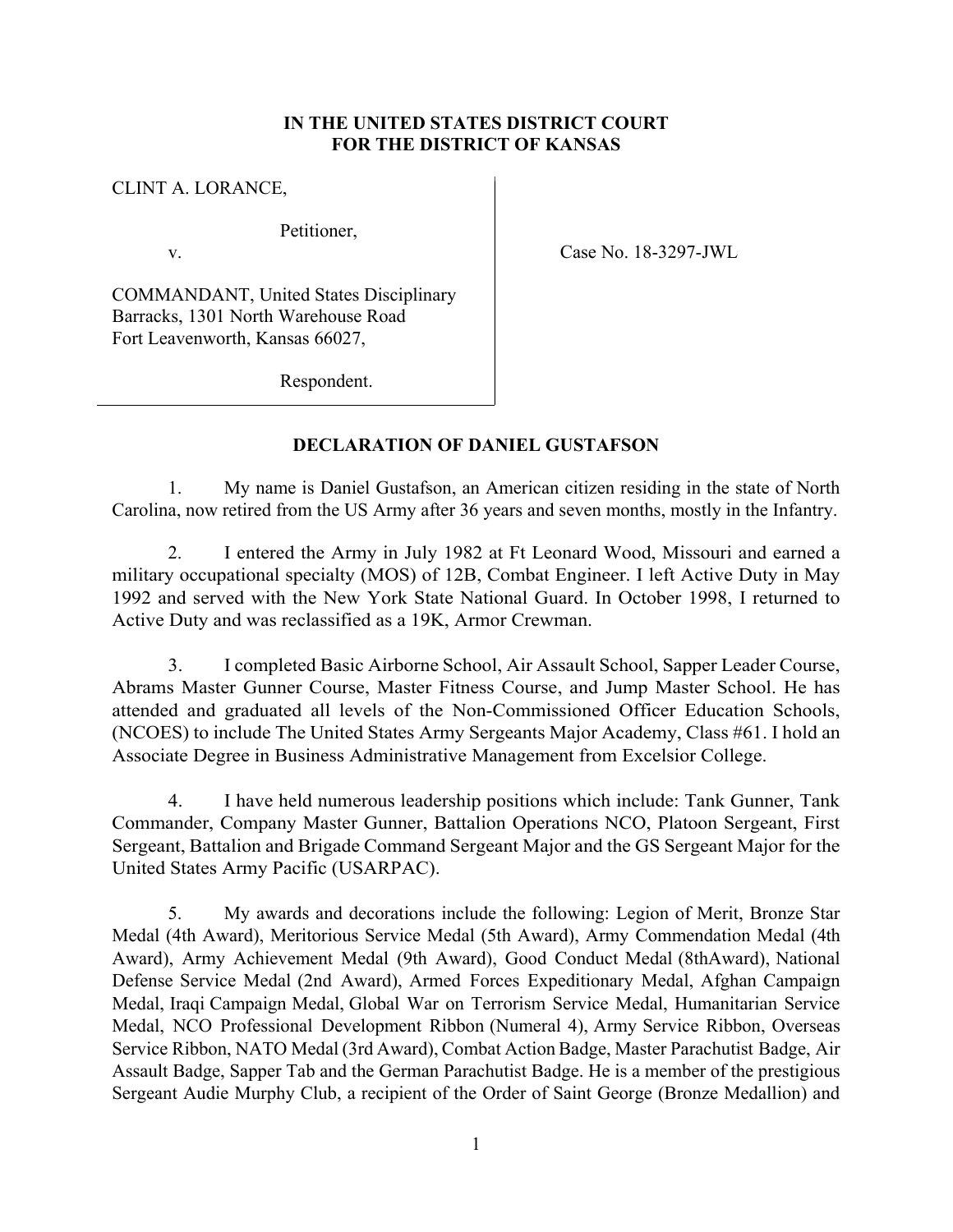the Major General Aubrey "Red" Newman Leadership Award.

 6. My deployments include Bosnia (Operation Joint Forge), IRAQ (Operation Iraqi Freedom II), Afghanistan (Operation Enduring Freedom VIII and XII) and IRAQ (Operation Inherent Resolve).

 7. On July 2, 2012, the date of the Lorance motorcycle engagement, I was the Command Sergeant Major for the Battalion exercising higher command over Lorance's Platoon, 4<sup>th</sup> Squadron, 73<sup>rd</sup> Cavalry Regiment in the Zharay District, Kandahar Province, Afghanistan.

8. I personally knew many of the Soldiers in Lorance's Platoon.

 9. I am personally aware that three other paratroopers had been wounded in action (WIA) on the very same patrol route in the weeks prior to Lorance being assigned to lead the Platoon.

 10. I am personally aware of the serious nature of each paratrooper's combat wounds that occurred in the days leading up to Lorance's taking over the Platoon.

- a. **CORPORAL MATTHEW WALLEY** lost his right arm below the elbow, right leg below the knee, and incurred serious soft tissue damage to his left leg.
- b. **PRIVATE FIRST-CLASS MARK KERNER** was hit in the thighs and buttocks.
- c. **PRIVATE FIRST-CLASS SAMUEL HANES** was shot in the throat. The gunshot fractured vertebrae in his spine, broke his rib, and collapsed his lung. He was paralyzed from the waist down and later died from his wounds. He was paralyzed from the waist down and later died from his wounds.

 11. I am personally aware of Lorance's professional reputation, loyal service, and stellar performance within our unit, especially his competence and reliability while working at the Brigade Tactical Operations Center (TOC), where I observed Lorance operate on a daily basis for months immediately prior to Colonel Brian Mennes' selecting Lorance to replace First Lieutenant Dominic Latino because Latino received severe wounds to his eyes, face, and abdomen from an Improvised Explosive Device (IED) detonated by the enemy which necessitated Latino being medically evacuated from the battlefield only days before Lorance ordered his paratroopers to engage the Taliban scouts on July 2, 2012.

 12. Lorance is sharp, smart, and respected. The chain-of-command thought so highly of him that when Latino was wounded, there were a number of Lieutenants who could have been selected for this tough assignment that would absolutely result in gunfights occurring while on every patrol.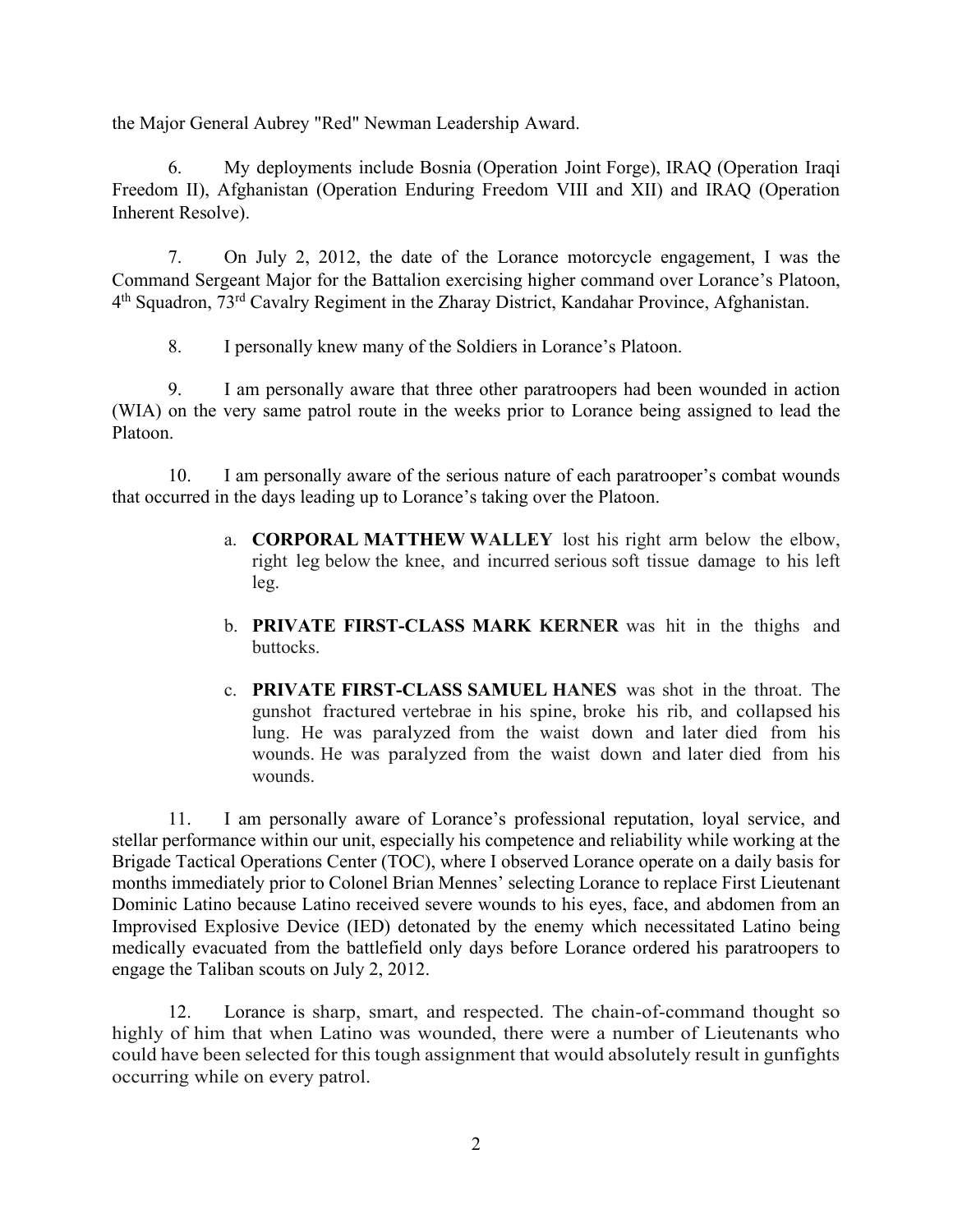13. Lorance was so highly thought of that *he was awarded an Army Commendation Medal (ARCOM) by his field commanders for very the period of time that this shooting took place*. Attached you'll find a copy of the ARCOM, noting the timeframe from 1 March 2012 to 15 Sept 2012, awarded two months after the shooting, at a time when Clint was administratively reassigned as they put together murder charges against him. As can be seen, the Army Commendation Medal describes Clint's time in Afghanistan as being "Meritorious Service," which includes the very time in which he ordered his men to open fire on the three insurgents who sped towards his platoon on a motorcycle.

 14. While serving at the Brigade TOC, Lorance observed the daily combat operations which occurred throughout the entire area of operations, to include those of the Platoon Colonel Bryan Mennes would eventually order Lorance to lead.

 15. It was common knowledge held by Soldiers serving in Afghanistan that motorcycles operated by the Taliban posed a deadly threat to American personnel. The Taliban used them as Vehicle Borne Improvised Explosive Devices (VBIEDs) which they would drive up and explode, killing and injuring U.S. Servicemen; for scouting or probing American positions and reporting movements to other enemy combatants in preparation for ambushes and attacks; to execute "gun runs" or "drive-byes" quickly and unexpectedly engaging friendly forces with direct fire from automatic weapons; grenade tosses; or creating a diversion which would distract a friendly unit's attention away from an impending attack.

 16. It was common knowledge that the Platoon Lorance was selected to lead was in active combat on every patrol. That is, each time the Platoon left its Strong Point, it received direct small arms fire and had to walk through minefields which the enemy would change the location of mines and bombs.

 17. This particular deployment to Zharay, Afghanistan was an especially kinetic, deadly, and dangerous deployment for our unit. We were in the height of what is called the "fighting season" (summer months) and were directed to deny enemy sanctuary on their home turf, the birthplace of the Taliban, their ancestral home, and terrain they knew intimately well.

 18. That our command chose Lorance to lead Latino's Platoon in what would be an assignment with guaranteed combat operations was a testament to their trust and confidence in Lorance.

 19. As an Infantry Lieutenant, Lorance's solemn duties were to accomplish the mission and protect the lives of his Paratroopers in deadly circumstances.

20. On the morning of July 2, 2012, a new initiative was underway called "Afghans in the Lead," where Afghan National Army soldiers "took point" in Lorance's patrol.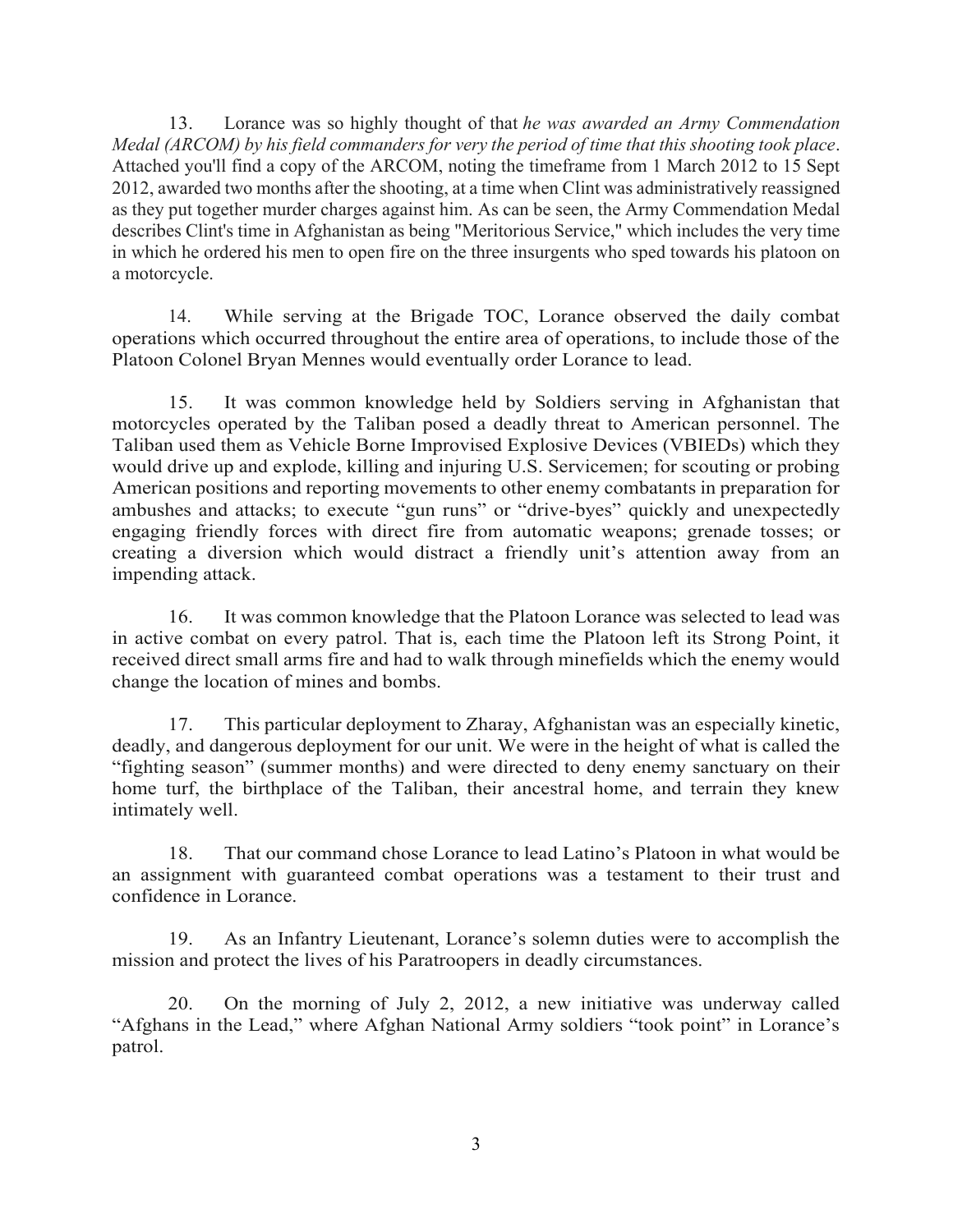21. I am familiar with the facts and circumstances of the patrol that gave rise to this case, not from the legal actions, but from what I personally observed before, during, and after the combat patrol.

 22. I am 100% confident that Lorance's Platoon was being scouted for an impending attack or ambush during this combat patrol in a very hot combat zone.

 23. I base this assessment on my first-hand understanding of the conditions on the ground, beginning with knowledge of the enemy's tactics, techniques, and procedures (TTPs), for example, their re-laying of mines to confuse and kill our paratroopers, probing with scouts on motorcycles while using ICOM radios to facilitate ambushes and attacks on our paratroopers, and maneuvering to gain tactical advantage to shoot and kill our Paratroopers.

 24. I understand that the three Taliban scouts riding the motorcycle approached Lorance's Platoon from the Northeast, that several insurgents were using ICOM radios and maneuvering into fighting positions to the North, and that a motorcycle rider came down to the West who was stopped, detained, and was found to have HME on his hands.

 25. These facts indicate a coordinated probe and scouting envelopment of the Platoon which conveys hostility toward our forces.

 26. Three fighting-aged males riding on a single motorcycle driving at an excessive rate of speed towards the Platoon's exposed route of march in a minefield satisfied the rules of engagement at the time to use deadly force to protect the Platoon.

 27. As a professional career Soldier with multiple combat tours, to include firsthand combat experience on this very battlefield, I would have fired my rifle and ordered my subordinates to fire to stop the three riders and their motorcycle (which could very well have been packed with bombs and explosives).

 28. Skelton would not have fired his rifle unless, like he stated, he perceived a deadly threat.

 29. Lorance was doing his job and if anyone else found themselves in the same situation they would have done the same thing.

 30. The Chain of Command failed this young man. They used him as the scape goat at a time in Afghanistan when the Commanding General in country was looking to hold someone accountable because of other Civilian Casualties (CIVCAS) that had occurred in other locations prior to this.

 31. Clearly the Division Commander, the Brigade Commander and the Squadron Commander aren't going to take the responsibility.

32. Why wasn't the Troop Commander, Lorance's direct supervisor, held accountable?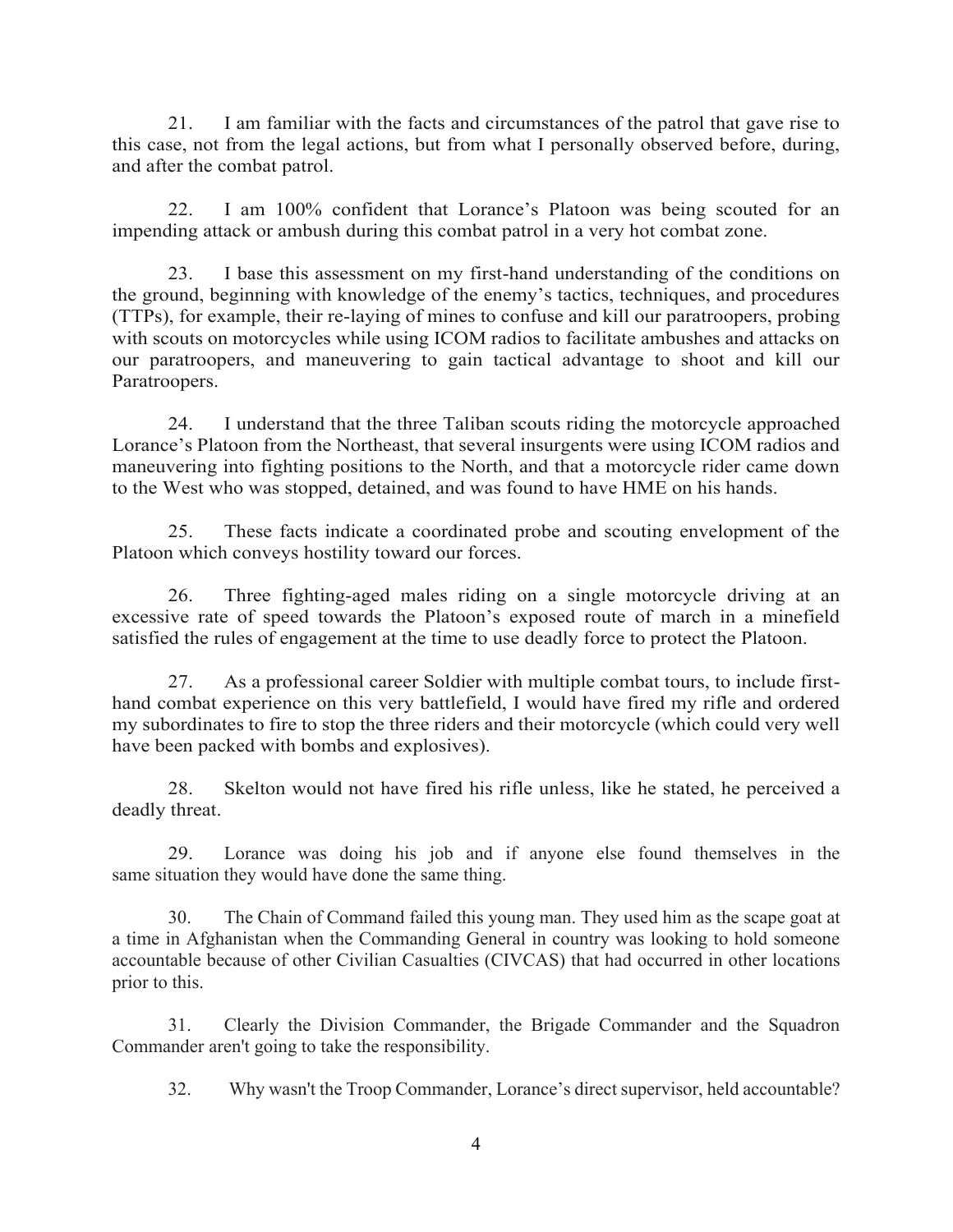33. Why wasn't he more involved with the new Platoon Leader in a sector that was very kinetic and a platoon that had suffered casualties leading up to this day?

 34. As Soldiers we know we must follow orders, but we also know that if the order is illegal and/or immoral, that we will not execute that order. There was obviously a threat posed that day. The Platoon was under observation, enemy chatter, local Afghans approaching on motorcycles at a high rate of speed.

 35. Lorance has served time in prison and lost his military career for doing his job protecting his Soldiers in combat. A decision had to be made in a split-second. If the result was switched and one of our young American warriors lost his life, well that would have been a horrible burden that Lorance would have to live with.

 36. He made the right choice. He was wrongfully punished and those senior leaders go about their business, go home to families, and continue their careers.

 37. As a career Soldier with substantial time in the 82nd Airborne Division, I know that if the jury knew that Lorance's order killed terrorist bombmakers, that would have been viewed as exonerating, justified a verdict of not-guilty, and eliminated any possibility of punishment.

 38. Personally knowing many of the Platoon's Soldiers, and based on my 31 years of serving with and leading Soldiers, I am totally confident that had each of the witnesses against Lorance learned that fingerprints and DNA proved they were terrorist bombmakers, their testimony would have been more favorable to Lorance and less favorable to the prosecution.

 39. After the motorcycle engagement, the questions I asked to the Battalion Commander and the Brigade Commander, but the questions I posed was "so we've got a Lieutenant, a Platoon leader that's being brought in and investigated and brought up for court martial, but the troop commander stays in position?" The Chain-of-Command didn't like it, and I, and I hammered on the desk a couple times, said "is Captain Swanson gonna get relieved?"

 40. Neither the Captain, the Major, the Lieutenant Colonel, the Colonel, nor the Major General had a negative consequence for this alleged CIVCAS incident.

 41. By design, they distanced themselves from Lorance, cut him loose, turned their backs, and started the narrative that he was "off the rails," bloodthirsty, and a "bad apple" bend on indiscriminate murder, in order to protect their careers.

 42. None of Lorance's defense attorneys contacted me prior to Lorance's Court-Martial. I would have cooperated fully and testified at trial as I have in this affidavit.

 43. I am also aware of the non-capital offenses of which Lorance was convicted. In my 31 years of experience, many in combat, I believe that those Charges never would have been brought if the CIVCAS issue did not arise. Many times, during this particular deployment, false reports were made of a Platoon having conducted a patrol, but none was conducted for fear of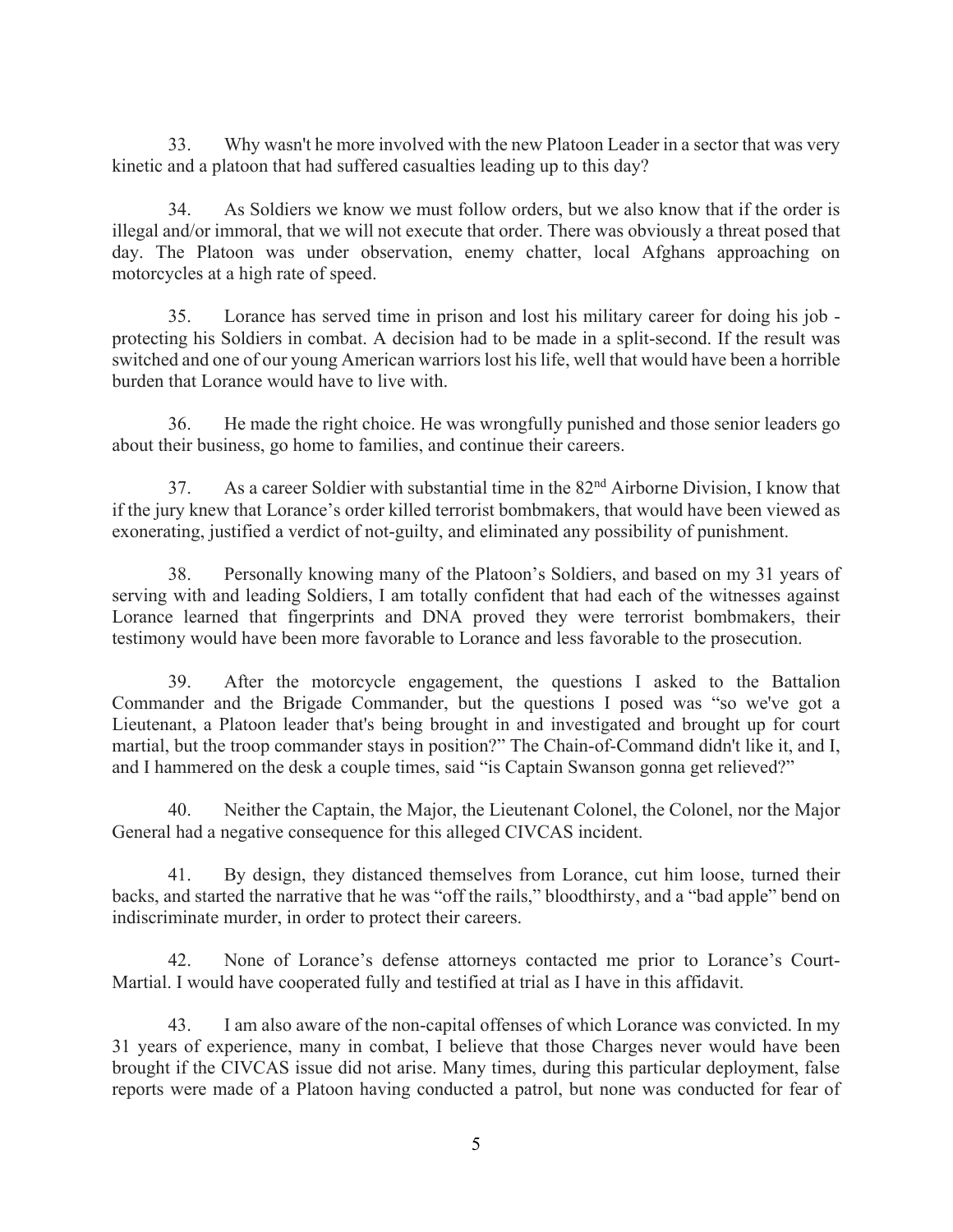being killed so close to rotation out of the Afghanistan. Soldiers regularly use foul and threatening language with local nationals, especially if they are moving protective equipment like concertina wire. Often times, harassing fire is employed to draw an enemy response.

 44. I was there. This was my unit. I walked that village. I know Lorance is NOT a rouge officer on a mission to kill.